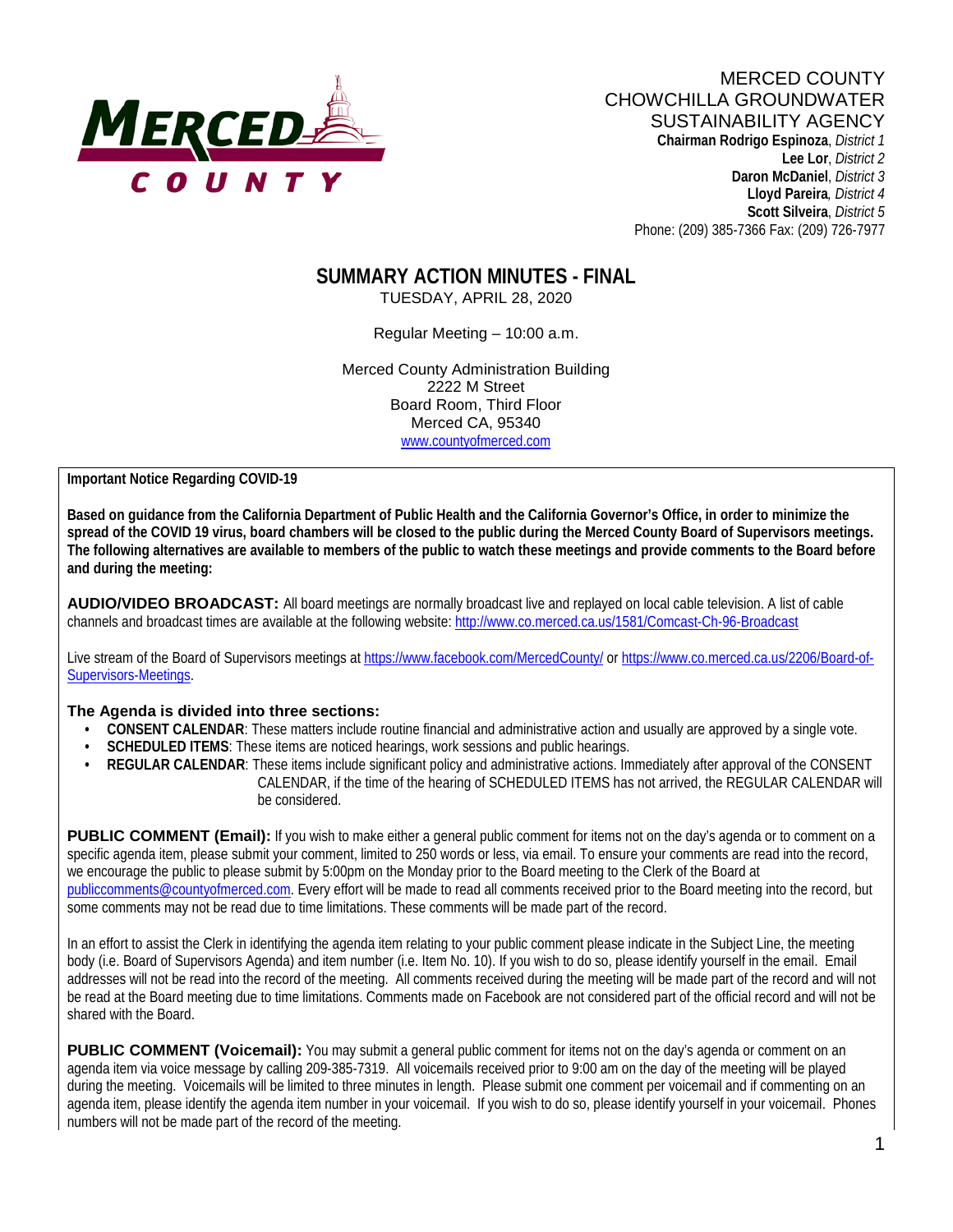PUBLIC HEARINGS: Public comment during public hearings will be taken in real time via email. Once the public hearing is opened, the Board of Supervisors will pause the meeting for ten minutes in order to receive emails directed at the public hearing (up to 250 words) and will read comments into the record after resuming the meeting, as time permits. Please indicate that comments are for a particular public hearing by putting "Public Hearing" in the subject line of the email and the title of the public hearing. Email comments to [publiccomments@countyofmerced.com](mailto:publiccomments@countyofmerced.com)

**CLOSED SESSION**: Is the portion of the meeting conducted in private without the attendance of the public or press to discuss certain confidential matters specifically permitted by the Brown Act. The public may comment on any matter to be considered for closed session using the email procedure set forth above. As set forth above, if public comment concerns a closed session item, please include the title of the item in the subject line.

**BOARD AGENDA AND MINUTES:** Board agendas, minutes, and copies of items to be considered by the Board of Supervisors are posted on the Internet at least 72 hours preceding a Tuesday meeting at the following website: www.countyofmerced.com

**REASONABLE ACCOMMODATIONS:** Persons who require accommodation for any audio, visual or other disability or Spanish or Hmong interpretation in order to review an agenda, or to participate in a meeting of the Board of Supervisors per the American Disabilities Act (ADA), may obtain assistance by requesting such accommodation in writing. Please address your written request to the Clerk of the Board, 2222 M Street, Merced, CA 95340 or telephonically by calling (209) 385-7366. Any such request for accommodation should be made at least 48 hours prior to the scheduled meeting for which assistance is requested.

*Spanish and Hmong interpreters are available.*

*Interpretes de espanol y hmong estan disponibles.*

*Peb muaj tug paab txhais lug Mev hab Hmoob.* 

# SCHEDULED ITEMS

**10:00 A. M. THE PUBLIC IS INVITED TO SPEAK ON ANY ITEM ON THE AGENDA**

# **GOVERNMENT CODE SECTION 54954.2 COMPLIANCE (LATE AGENDA ITEMS)**

*In order to minimize the spread of COVID-19 the Board Chambers is closed to the public. Members of the public are able to submit comments via email and voicemail.*

**PUBLIC OPPORTUNITY TO SPEAK ON ANY MATTER OF PUBLIC INTEREST WITHIN THE BOARD'S JURISDICTION INCLUDING ITEMS ON THE BOARD'S AGENDA, EXCEPT FOR THOSE ITEMS SPECIFICALLY SCHEDULED AS PUBLIC HEARINGS** 

## REGULAR CALENDAR

## BOARD ACTION

## COMMUNITY AND ECONOMIC DEVELOPMENT

1. Approve and authorize payment for the County of Merced Chowchilla Groundwater Sustainability Agency's (GSA) proportionate funding contribution to the development of a Chowchilla Subbasin Data Management System, in the approximate amount of \$660. **APPROVED AS RECOMMENDED AYES: ALL**